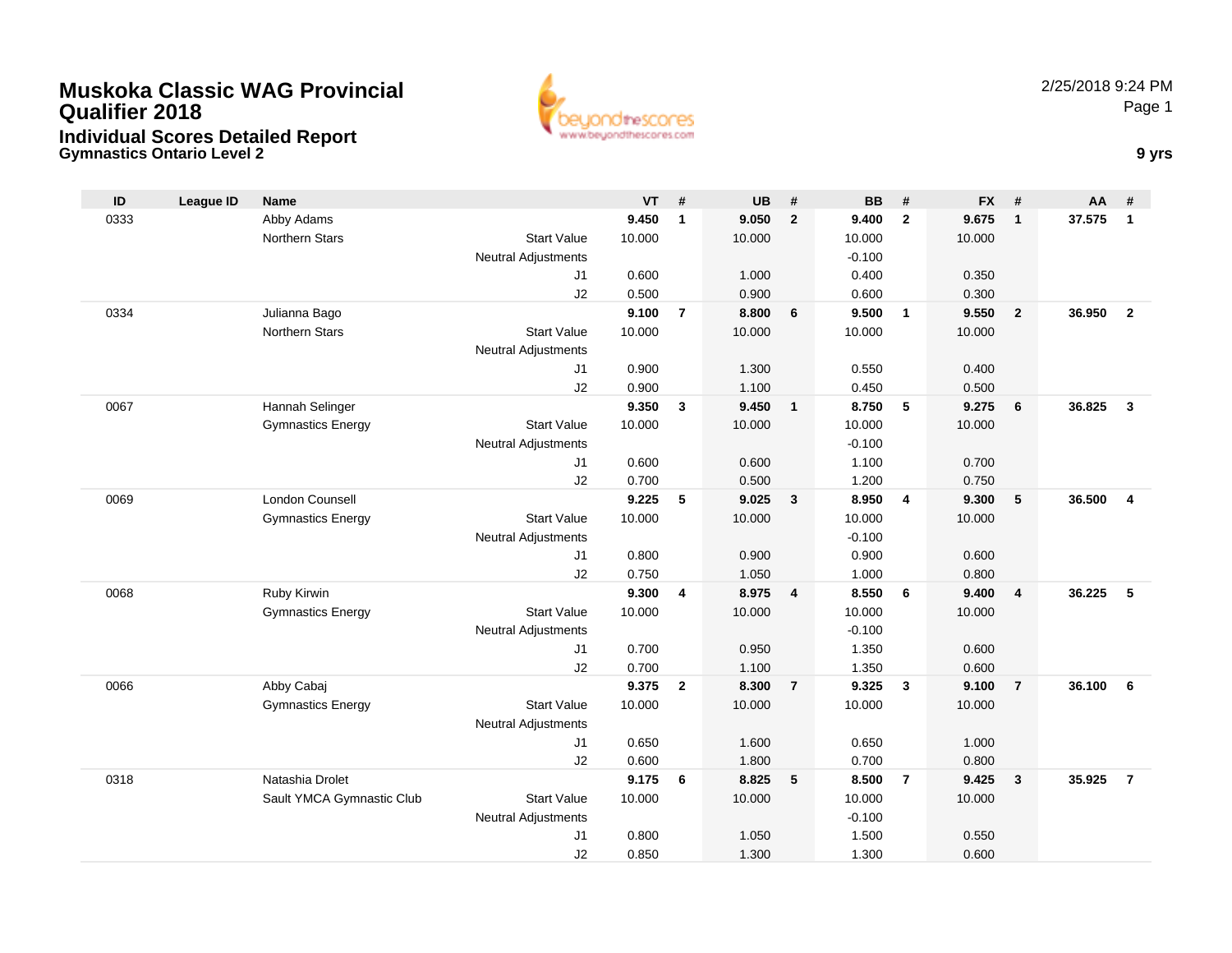## **Muskoka Classic WAG ProvincialQualifier 2018Individual Scores Detailed Report**



## **Gymnastics Ontario Level 2**

| ID   | <b>League ID</b> | <b>Name</b>               |                                  | <b>VT</b>      | #              | <b>UB</b> | #                       | <b>BB</b>      | #              | <b>FX</b> | #              | AA     | #              |
|------|------------------|---------------------------|----------------------------------|----------------|----------------|-----------|-------------------------|----------------|----------------|-----------|----------------|--------|----------------|
| 0018 |                  | <b>Hailey Lees</b>        |                                  | 9.300          | $\mathbf{1}$   | 9.450     | $\overline{1}$          | 9.400          | $\mathbf{1}$   | 9.600     | $\mathbf{1}$   | 37.750 | $\mathbf{1}$   |
|      |                  | <b>Barrie Kempettes</b>   | <b>Start Value</b>               | 10.000         |                | 10.000    |                         | 10.000         |                | 10.000    |                |        |                |
|      |                  |                           | <b>Neutral Adjustments</b>       |                |                |           |                         |                |                |           |                |        |                |
|      |                  |                           | J <sub>1</sub>                   | 0.700          |                | 0.600     |                         | 0.550          |                | 0.450     |                |        |                |
|      |                  |                           | J2                               | 0.700          |                | 0.500     |                         | 0.650          |                | 0.350     |                |        |                |
| 0322 |                  | Jessica Sibenik           |                                  | 8.800          | 8              | 9.300     | $\overline{\mathbf{2}}$ | 9.350          | $\overline{2}$ | 9.100     | 5              | 36.550 | $\overline{2}$ |
|      |                  | Sault YMCA Gymnastic Club | <b>Start Value</b>               | 10.000         |                | 10.000    |                         | 10.000         |                | 10.000    |                |        |                |
|      |                  |                           | <b>Neutral Adjustments</b>       |                |                |           |                         |                |                |           |                |        |                |
|      |                  |                           | J1                               | 1.150          |                | 0.700     |                         | 0.650          |                | 0.900     |                |        |                |
|      |                  |                           | J2                               | 1.250          |                | 0.700     |                         | 0.650          |                | 0.900     |                |        |                |
| 0321 |                  | Marrah Zimbaro            |                                  | 9.175          | $\overline{2}$ | 8.650     | 6                       | 9.325          | $\mathbf{3}$   | 9.225     | $\mathbf{3}$   | 36.375 | $\mathbf{3}$   |
|      |                  | Sault YMCA Gymnastic Club | <b>Start Value</b>               | 10.000         |                | 10.000    |                         | 10.000         |                | 10.000    |                |        |                |
|      |                  |                           | <b>Neutral Adjustments</b>       |                |                |           |                         |                |                |           |                |        |                |
|      |                  |                           | J1                               | 0.800          |                | 1.300     |                         | 0.650          |                | 0.800     |                |        |                |
|      |                  |                           | J2                               | 0.850          |                | 1.400     |                         | 0.700          |                | 0.750     |                |        |                |
| 0021 |                  | Qadira Shakespeare        |                                  | 9.150          | $\mathbf{3}$   | 8.700     | 5                       | 8.800          | $\overline{7}$ | 9.125     | $\overline{4}$ | 35.775 | $\overline{4}$ |
|      |                  | <b>Barrie Kempettes</b>   | <b>Start Value</b>               | 10.000         |                | 10.000    |                         | 10.000         |                | 10.000    |                |        |                |
|      |                  |                           | <b>Neutral Adjustments</b>       |                |                |           |                         |                |                |           |                |        |                |
|      |                  |                           | J <sub>1</sub>                   | 0.900          |                | 1.400     |                         | 1.250          |                | 0.750     |                |        |                |
|      |                  |                           | J2                               | 0.800<br>8.900 |                | 1.200     | $\overline{\mathbf{3}}$ | 1.150<br>8.800 | $\overline{7}$ | 1.000     |                | 35.750 |                |
| 0324 |                  | Sophie Coletti            | <b>Start Value</b>               |                | $\overline{7}$ | 9.225     |                         |                |                | 8.825     | 8              |        | 5              |
|      |                  | Sault YMCA Gymnastic Club |                                  | 10.000         |                | 10.000    |                         | 10.000         |                | 10.000    |                |        |                |
|      |                  |                           | <b>Neutral Adjustments</b><br>J1 | 1.100          |                | 0.750     |                         | 1.100          |                | 1.100     |                |        |                |
|      |                  |                           | J2                               | 1.100          |                | 0.800     |                         | 1.300          |                | 1.250     |                |        |                |
| 0336 |                  | Rebecca Fauteux           |                                  | 8.950          | 6              | 8.875     | $\overline{4}$          | 8.900          | 5              | 9.000     | 6              | 35.725 | - 6            |
|      |                  | <b>Northern Stars</b>     | <b>Start Value</b>               | 10.000         |                | 10.000    |                         | 10.000         |                | 10.000    |                |        |                |
|      |                  |                           | <b>Neutral Adjustments</b>       |                |                |           |                         |                |                |           |                |        |                |
|      |                  |                           | J1                               | 1.000          |                | 1.150     |                         | 1.200          |                | 0.900     |                |        |                |
|      |                  |                           | J2                               | 1.100          |                | 1.100     |                         | 1.000          |                | 1.100     |                |        |                |
| 0219 |                  | Danielle Boken            |                                  | 8.800          | 8              | 8.450     | $\overline{7}$          | 9.150          | $\overline{4}$ | 9.225     | $\mathbf{3}$   | 35.625 | $\overline{7}$ |
|      |                  | Mariposa                  | <b>Start Value</b>               | 10.000         |                | 10.000    |                         | 10.000         |                | 10.000    |                |        |                |
|      |                  |                           | <b>Neutral Adjustments</b>       |                |                |           |                         | $-0.100$       |                |           |                |        |                |
|      |                  |                           | J1                               | 1.150          |                | 1.600     |                         | 0.700          |                | 0.700     |                |        |                |
|      |                  |                           | J2                               | 1.250          |                | 1.500     |                         | 0.800          |                | 0.850     |                |        |                |
|      |                  |                           |                                  |                |                |           |                         |                |                |           |                |        |                |

**10 & 11 yrs**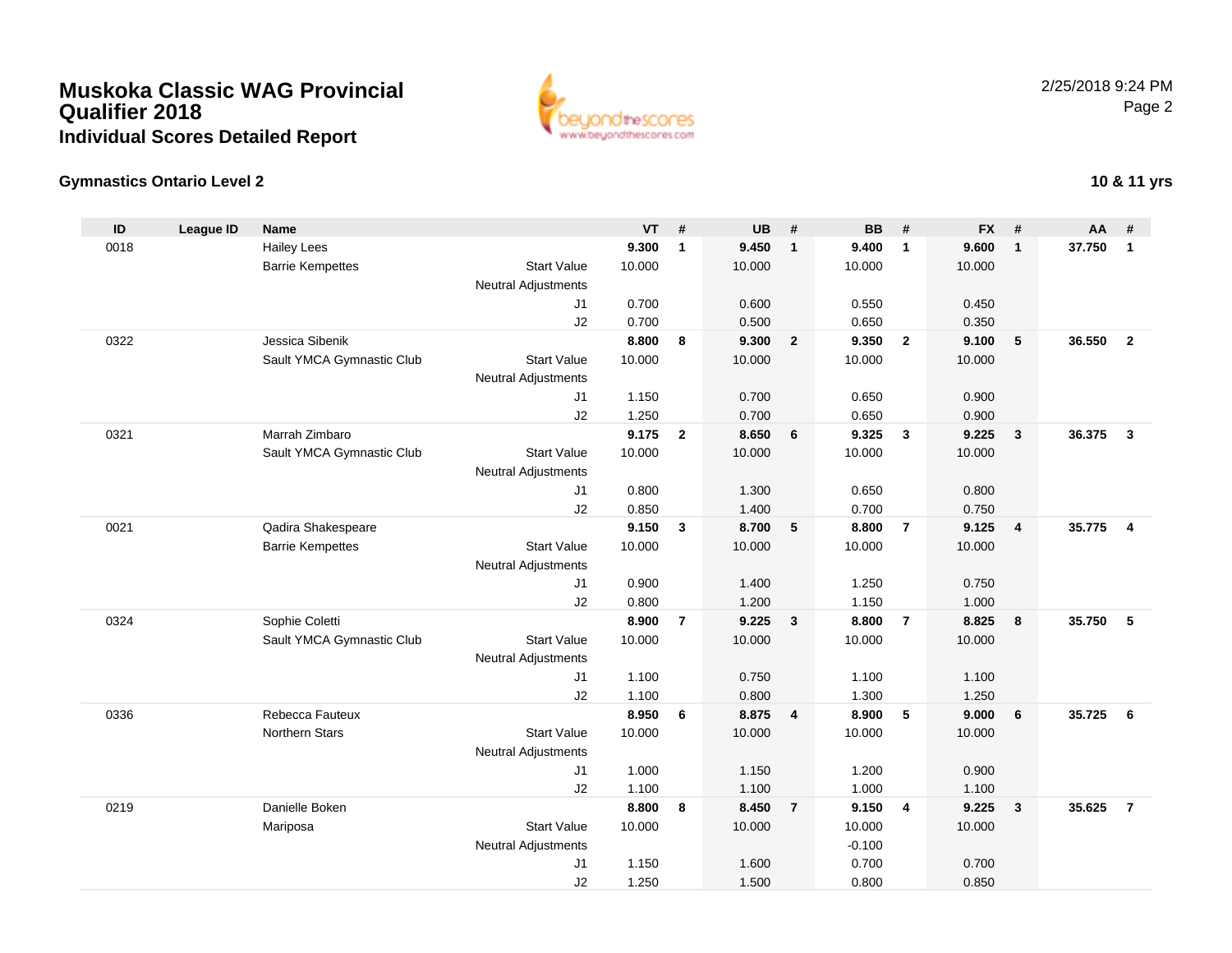| Muskoka Classic WAG Provincial<br>Qualifier 2018<br><b>Individual Scores Detailed Report</b> |                             | rescores                                         |                 |                |        |                    |        |        |        |                |        | 2/25/2018 9:24 PM<br>Page 3 |  |
|----------------------------------------------------------------------------------------------|-----------------------------|--------------------------------------------------|-----------------|----------------|--------|--------------------|--------|--------|--------|----------------|--------|-----------------------------|--|
| 0019                                                                                         | Peyton Lapensee             |                                                  | 9.075<br>10.000 | $\overline{4}$ | 8.700  | 5                  | 8.600  | 9      | 8.950  | $\overline{7}$ | 35.325 | $\overline{\mathbf{8}}$     |  |
|                                                                                              | <b>Barrie Kempettes</b>     | <b>Start Value</b><br><b>Neutral Adjustments</b> |                 | 10.000         |        | 10.000<br>$-0.100$ |        | 10.000 |        |                |        |                             |  |
|                                                                                              |                             | J <sub>1</sub>                                   | 1.000           |                | 1.400  |                    | 1.300  |        | 1.150  |                |        |                             |  |
|                                                                                              |                             | J2                                               | 0.850           |                | 1.200  |                    | 1.300  |        | 0.950  |                |        |                             |  |
| 0020                                                                                         | Sarah Molnar                |                                                  | 8.700           | - 9            | 8.250  | 8                  | 8.825  | -6     | 9.350  | $\overline{2}$ | 35.125 | 9                           |  |
|                                                                                              | <b>Barrie Kempettes</b>     | <b>Start Value</b><br><b>Neutral Adjustments</b> | 10.000          |                | 10.000 |                    | 10.000 |        | 10.000 |                |        |                             |  |
|                                                                                              |                             | J1                                               | 1.300           |                | 1.800  |                    | 1.100  |        | 0.700  |                |        |                             |  |
|                                                                                              |                             | J2                                               | 1.300           |                | 1.700  |                    | 1.250  |        | 0.600  |                |        |                             |  |
| 0295                                                                                         | Summer Bergeron             |                                                  | 9.025           | -5             | 8.200  | 9                  | 8.625  | -8     | 8.575  | 9              | 34.425 | 10                          |  |
|                                                                                              | <b>Timiskaming Tumblers</b> | <b>Start Value</b>                               | 10.000          |                | 10.000 |                    | 10.000 |        | 10.000 |                |        |                             |  |
|                                                                                              |                             | <b>Neutral Adjustments</b>                       |                 |                |        |                    |        |        |        |                |        |                             |  |
|                                                                                              |                             | J1                                               | 1.050           |                | 1.900  |                    | 1.500  |        | 1.350  |                |        |                             |  |
|                                                                                              |                             | J2                                               | 0.900           |                | 1.700  |                    | 1.250  |        | 1.500  |                |        |                             |  |

Δ

## **Gymnastics Ontario Level 2**

**ID League ID Name VT # UB # BB # FX # AA #** 0323 Madison Pelletier **9.300 <sup>1</sup> 9.300 <sup>2</sup> 9.625 <sup>1</sup> 9.525 <sup>2</sup> 37.750 <sup>1</sup>** Sault YMCA Gymnastic Club Start Value 10.000 10.000 10.000 10.000 Neutral Adjustments J1 0.700 0.600 0.350 0.450 J2 0.700 0.800 0.400 0.500 0077 Simonne McVanel **9.300 <sup>1</sup> 9.425 <sup>1</sup> 9.200 <sup>3</sup> 9.775 <sup>1</sup> 37.700 <sup>2</sup>** Gymnastics Energy Start Valuee 10.000 10.000 10.000 10.000 Neutral Adjustments J1 0.750 0.550 0.750 0.200 J2 0.650 0.600 0.850 0.250 0024 Morgan Smith **9.250 <sup>2</sup> 8.775 <sup>5</sup> 9.350 <sup>2</sup> 9.500 <sup>3</sup> 36.875 <sup>3</sup>** Barrie Kempettes Start Valuee 10.000 10.000 10.000 10.000 Neutral Adjustments J1 0.750 1.250 0.650 0.450 J2 0.750 1.200 0.650 0.550 0320 Ella Shier **8.975 <sup>3</sup> 8.800 <sup>4</sup> 9.025 <sup>4</sup> 9.225 <sup>5</sup> 36.025 <sup>4</sup>** Sault YMCA Gymnastic Club Start Value 10.000 10.000 10.000 10.000 Neutral Adjustments J1 1.050 1.100 1.050 0.800 J21.000 1.300 0.900 0.750

**12&13 yrs**